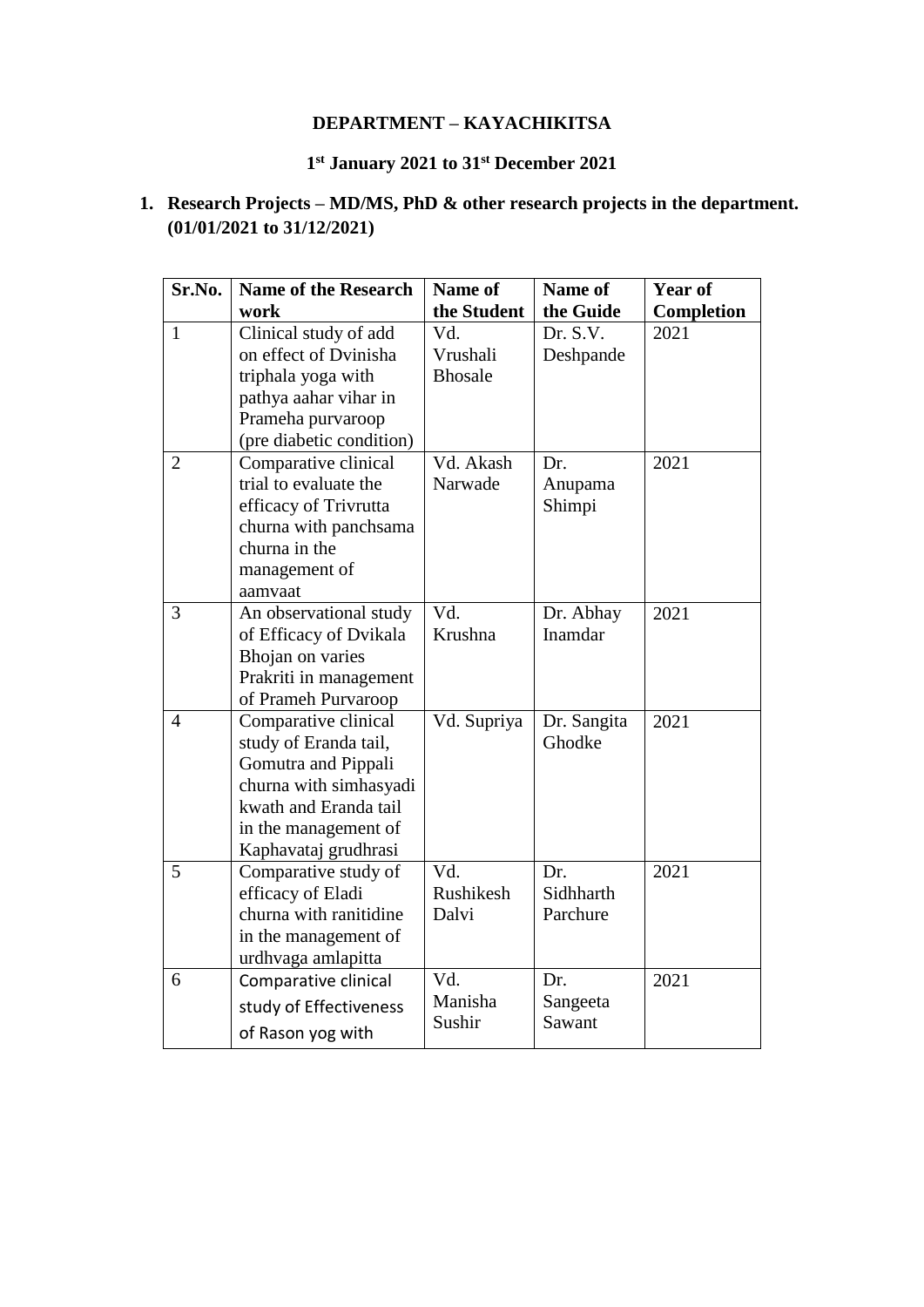| <sup>1</sup> Gudpippalyadi churna |  |  |
|-----------------------------------|--|--|
| in Janusandhi shoth               |  |  |
|                                   |  |  |

### **Awards won by teacher / PG student (01/01/2021 to 31/12/2021)**

| Sr.No. | <b>Name of the Award</b>                    | Name of the<br>teacher / Student | Month & Year<br>of the Award |
|--------|---------------------------------------------|----------------------------------|------------------------------|
|        | <b>TIMES ICONS OF</b><br><b>HEALTH 2021</b> | Dr. Anand B. Barve               | 2021                         |
|        | National Youth Kendra<br>Yuva COVID Yodha   | Dr. Anupama<br>J.Shimpi          | 2021                         |

# **1. Research Articles Published (01/01/2021 to 31/12/2021)**

| Sr.No. | Name of the        | Name of the     | Name of the         | <b>Month</b> and   |
|--------|--------------------|-----------------|---------------------|--------------------|
|        | <b>Article</b>     | author/co-      | <b>Journal with</b> | year of            |
|        |                    | author          | <b>ISSN</b>         | <b>Publication</b> |
| 1.     | A Review of        | Dr. Sadanand V. | World Journal       | May, 2021          |
|        | Effect of          | Deshpande       | οf                  |                    |
|        | Haridra on         |                 | Pharmaceutical      |                    |
|        | Shitapitta         |                 | Research 2277-      |                    |
|        | (Urticaria)        |                 | 7105                |                    |
|        |                    |                 |                     |                    |
| 2.     | A Review on        | Dr. Sadanand V. | European            | 2021               |
|        | Ayurvedic          | Deshpande       | Journal of          |                    |
|        | Aspects of         |                 | Biomedical and      |                    |
|        | Cholelithiasis     |                 | Pharmaceutical      |                    |
|        |                    |                 | <b>Sciences</b>     |                    |
| 3      | A Review on        | Dr. Anupama     | European            | 2021               |
|        | Need of            | Shimpi          | Journal of          |                    |
|        | Rasayan            |                 | Biomedical and      |                    |
|        | Therapy in         |                 | Pharmaceutical      |                    |
|        | <b>Todays Life</b> |                 | Sciences            |                    |
|        |                    |                 |                     |                    |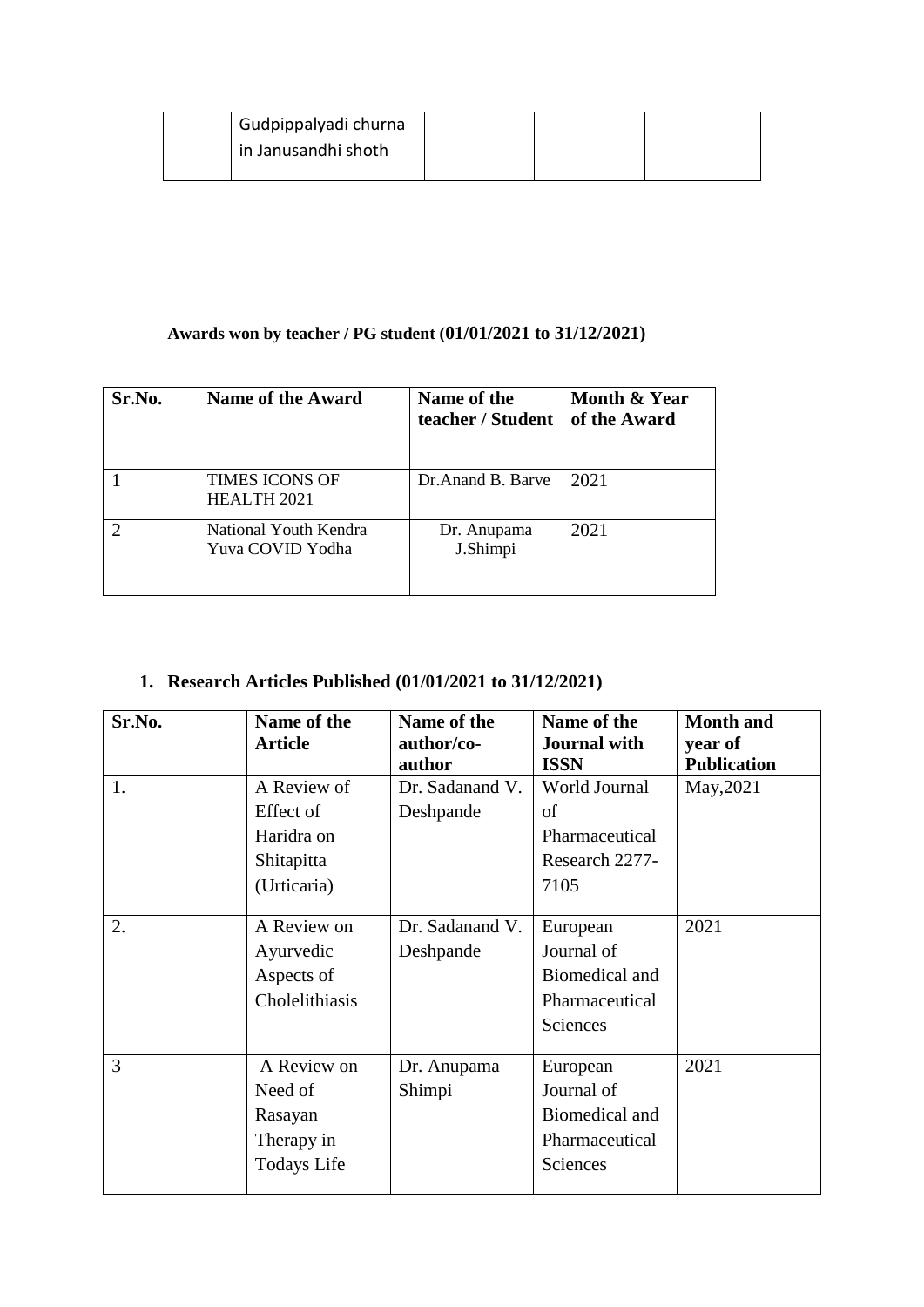| $\overline{4}$ | Review of                            | Dr. Abhay                 | Ayurvidya              | <b>July 2021</b> |
|----------------|--------------------------------------|---------------------------|------------------------|------------------|
|                | Avaran Chikitsa                      | Inamdar                   |                        |                  |
|                | in Ayurved                           |                           | 0378-6463              |                  |
|                |                                      |                           |                        |                  |
| 5              | Conceptual                           | Dr. Sangita               | Ayurvidya              | August 2021      |
|                | Study on                             | Ghodka                    |                        |                  |
|                | Amavat Chikitsa                      |                           | 0378-6463              |                  |
|                |                                      |                           |                        |                  |
| 6              | A Conceptual                         | Dr. Sidhharth             | Ayurvidya              | August 2021      |
|                | Study of                             | Parchure                  | 0378-6463              |                  |
|                | Raktapitta                           |                           |                        |                  |
|                | Chikitsa                             |                           |                        |                  |
|                |                                      |                           |                        |                  |
| $\overline{7}$ | Janusandhigata<br>vata: A Literature | Dr. Sangeeta P.<br>Sawant | IJSR-<br>International | August 2021      |
|                | Review                               |                           | Journal of             |                  |
|                |                                      |                           | Scientific             |                  |
|                |                                      |                           | Research               |                  |
| 8              | A Review on                          | Dr. Vrushali              | European               | 2021             |
|                | Ayurvedic                            | <b>Bhosale</b>            | Journal of             |                  |
|                | Aspects of                           |                           | <b>Biomedical and</b>  |                  |
|                | Cholelithiasis                       |                           | Pharmaceutical         |                  |
|                |                                      |                           | Sciences               |                  |
|                |                                      |                           |                        |                  |
| 9              | A Review on                          | Dr. Akash                 | European               | 2021             |
|                | Need of                              | Narwade                   | Journal of             |                  |
|                | Rasayan                              |                           | Biomedical and         |                  |
|                | Therapy in                           |                           | Pharmaceutical         |                  |
|                | <b>Todays Life</b>                   |                           | Sciences               |                  |
| 10             | Review of                            | Dr. Krishna Nair          | Ayurvidya              | <b>July 2021</b> |
|                | Avaran Chikitsa                      |                           |                        |                  |
|                | in Ayurved                           |                           | 0378-6463              |                  |
|                |                                      |                           |                        |                  |
| 11             | Conceptual                           | Dr. Supriya               | Ayurvidya              | August 2021      |
|                | Study on                             | Bagad                     |                        |                  |
|                | Amavat Chikitsa                      |                           | 0378-6463              |                  |
|                |                                      |                           |                        |                  |
| 12             | A Conceptual                         | Dr. Rushikesh             | Ayurvidya              | August 2021      |
|                | Study of                             | Dalvi                     |                        |                  |
|                | Raktapitta                           |                           | 0378-6463              |                  |
|                | Chikitsa                             |                           |                        |                  |
|                |                                      |                           |                        |                  |
| 13             | Janusandhigata<br>vata: A Literature | Dr. Manisha<br>Sushir     | IJSR-<br>International | August 2021      |
|                | Review                               |                           | Journal of             |                  |
|                |                                      |                           | Scientific             |                  |
|                |                                      |                           | Research               |                  |